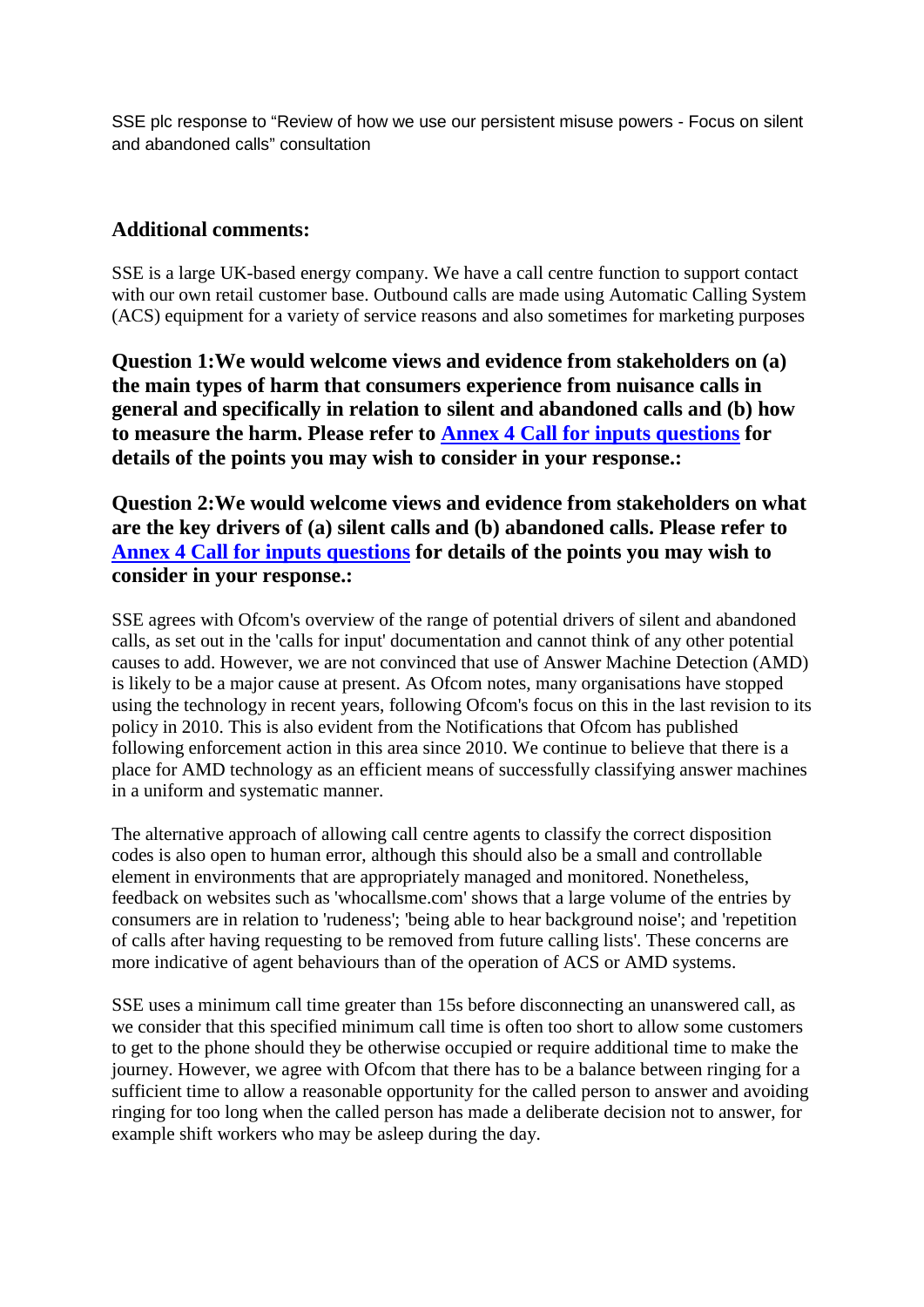**Question 3:We would welcome views and evidence on the use of AMD including (a) if call centres have changed their use of AMD in recent years and if so why (b) the volume of calls made by call centres with and without the use of AMD (c) false positive rates when using AMD and any data to suggest that the accuracy of AMD has improved in recent years.:**

SSE took the decision to stop using AMD following the revision to Ofcom's guidelines in 2010.

**Question 4:We would welcome views and evidence on potential changes to the policy to help reduce the harm caused by silent and abandoned calls including those identified in Figure 2 (abandoned call rate and approach to AMD), Figure 3 (time limits for calling consumers and connecting to a live agent) and Figure 4 (good management and appropriate processes). Please refer to Annex 4 Call for inputs questions for details of the points you may wish to consider in your response. .:**

Ofcom proposes amendments to the existing policy on persistent misuse in three areas affecting the guidelines on use of automated dialling equipment: abandoned call rate; time limits; and encouraging appropriate processes.

## Abandoned Call Rate

With respect to the range of proposals on abandoned call rate, we would not support reducing the 'allowable' abandoned call rate - especially to zero. No ACS user could operate predictive technology without a finite possibility of abandoning calls. There would be significant costs for SSE if the allowable abandoned call rate were to be reduced to zero such that only managed dialling was feasible. These include decreased productivity, wasted investment costs and upheaval to established call centre operations, including staff time to research, assure and carry out amendments to technical dialler capability.

With respect to one of the other proposals, we do not consider that it would be feasible to differentiate between silent and abandoned calls and have separate controls on each. Whilst the rate of abandoned calls is reliably measured by the ACS, silent calls from all causes would be more difficult to measure. A call centre using ACS, playing an abandoned call message and not operating AMD is unlikely to generate any silent calls systematically but technical issues may still occur and intentional and unintentional 'silence' from users cannot be ruled out.

A final proposal from Ofcom under this heading is to specify an absolute number of abandoned calls per period (such as 24 hours) above which enforcement action would be more likely. We consider that this approach would be helpful to smaller call centres and smaller campaigns, where flexibility to react to any issues that may jeopardise the current 3% threshold is more limited. It could also reduce the total number of silent or abandoned calls from organisations making heavy use of diallers as they would seek to keep the number of such calls below that number rather than the current 3% threshold. Therefore, we think that this option may be worth exploring.

## Time Limits

With respect to the proposals around time limits, SSE already monitors time intervals before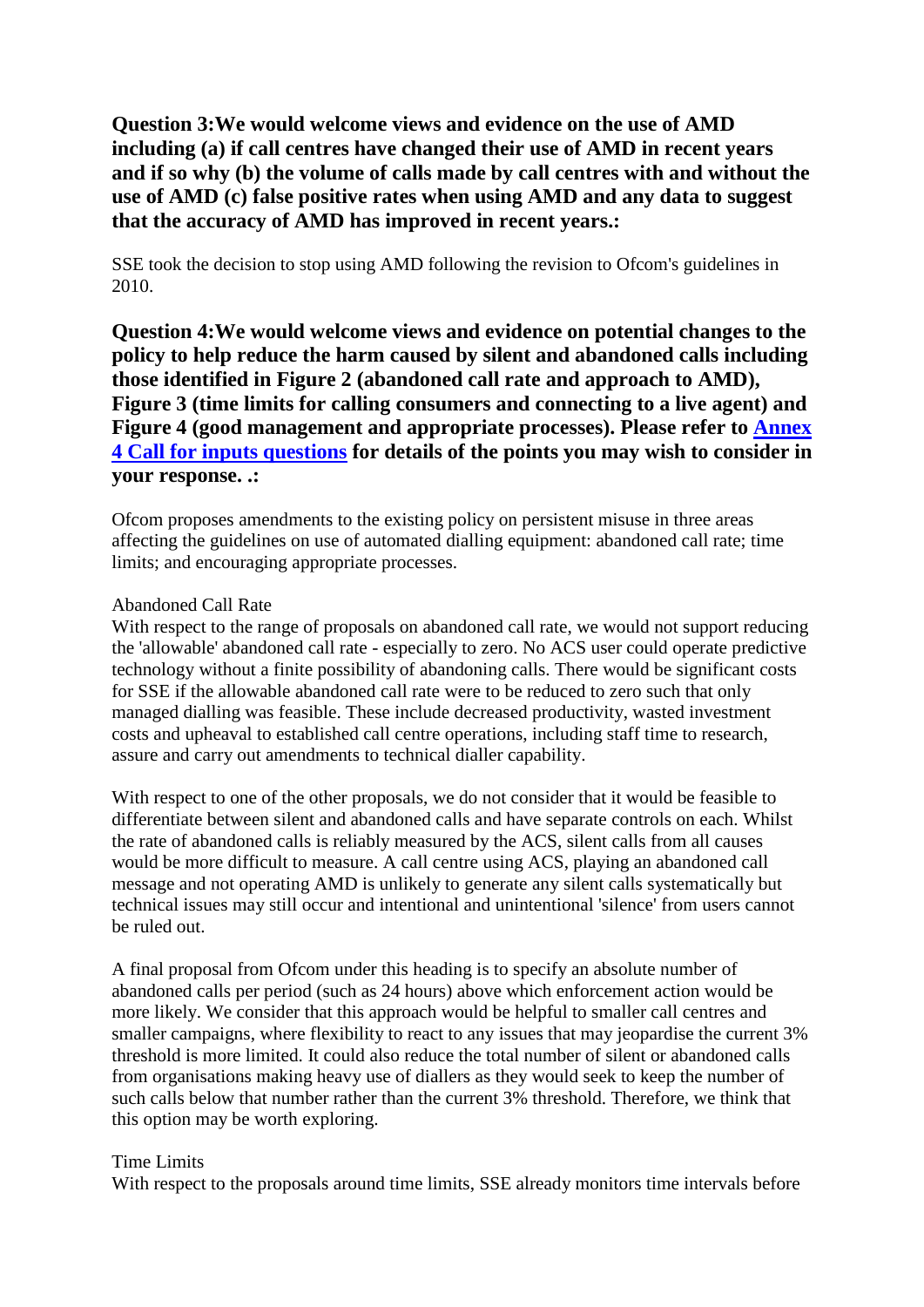agents speak on a connected call and, as discussed in the response to Q2, has a minimum ring time longer than the 15s specified in the current guidelines.

## Appropriate Processes

In the final area, Ofcom proposes to take into account whether organisations have appropriate processes in place to monitor and manage issues potentially causing silent calls. We believe this could be a useful addition to the guidelines. If coupled with clear summaries of the dialling guidelines and publicity for 'best practice' in this area - which Ofcom discusses in section 4 - we expect that this could lead to improved dialling management across the industry, which could in turn lead to lower abandoned/silent call volumes.

**Question 5:We would welcome views and evidence on potential changes that could be made to the policy relating to the a) current five general examples of persistent misuse (misuse of automated calling systems, number-scanning, misuse of a CLI facility, misuse for dishonest gain ? scams, and misuse of allocated telephone numbers) or b) other examples of persistent misuse. Please refer to Annex 4 Call for inputs questions for details of the points you may wish to consider in your response.:**

In section 4, Ofcom has set out a range of proposals that have been made by stakeholders on the subject of CLI use. We understand that some of the technical improvements in, for example, call tracing will take some time to bring into effect and that mandatory use of CLI is dependent on Government action. With respect to the areas where the current guidelines touch on CLI use, we agree that where CLIs are used, they should be authentic. We would not object to Ofcom clarifying in their policy that a provided CLI should connect to a live person or a helpful recorded message.

SSE has some comments on one of the final aspects of CLI use that Ofcom describes: using localised or rotating CLIs. We suggest that there are situations in an ongoing relationship with a customer - as distinct from 'cold calling' marketing campaigns - where use of different CLIs is to the customer's benefit. For example, geographic local area codes can be set as a default on occasions when the network has failed or the CLI information has technically not translated properly to the customer. On these occasions, the uninformative projection 'withheld' or ' ITNL' is avoided and a local number shown instead, which will have the same effect as the usually projected non geographic 08\* number, allowing the customer to return the call if they wish to reach the relevant call centre location that initiated the call.

Similarly, for existing customers, there may be a range of reasons why use of local geographic numbers as presentation numbers to overcome any reluctance of the customers to answer 08\* calls would be in the customer's interest. These include: campaigns for debt advice; notification of fraudulent activity on a customer's account; and safety related campaigns. If there were changes to the persistent misuse policy which made it more difficult to use local geographic numbers, then there could be unforeseen consequences in this area. Other, slower, means of contacting customers might have to be deployed, which could act against the customer's best interests. SSE believes that organisations should retain appropriate flexibility in CLI use to maximise their opportunity of contacting customers to provide them with necessary services in suitable time frames.

With regard to the suggested checklist and best practice guidelines, SSE would very much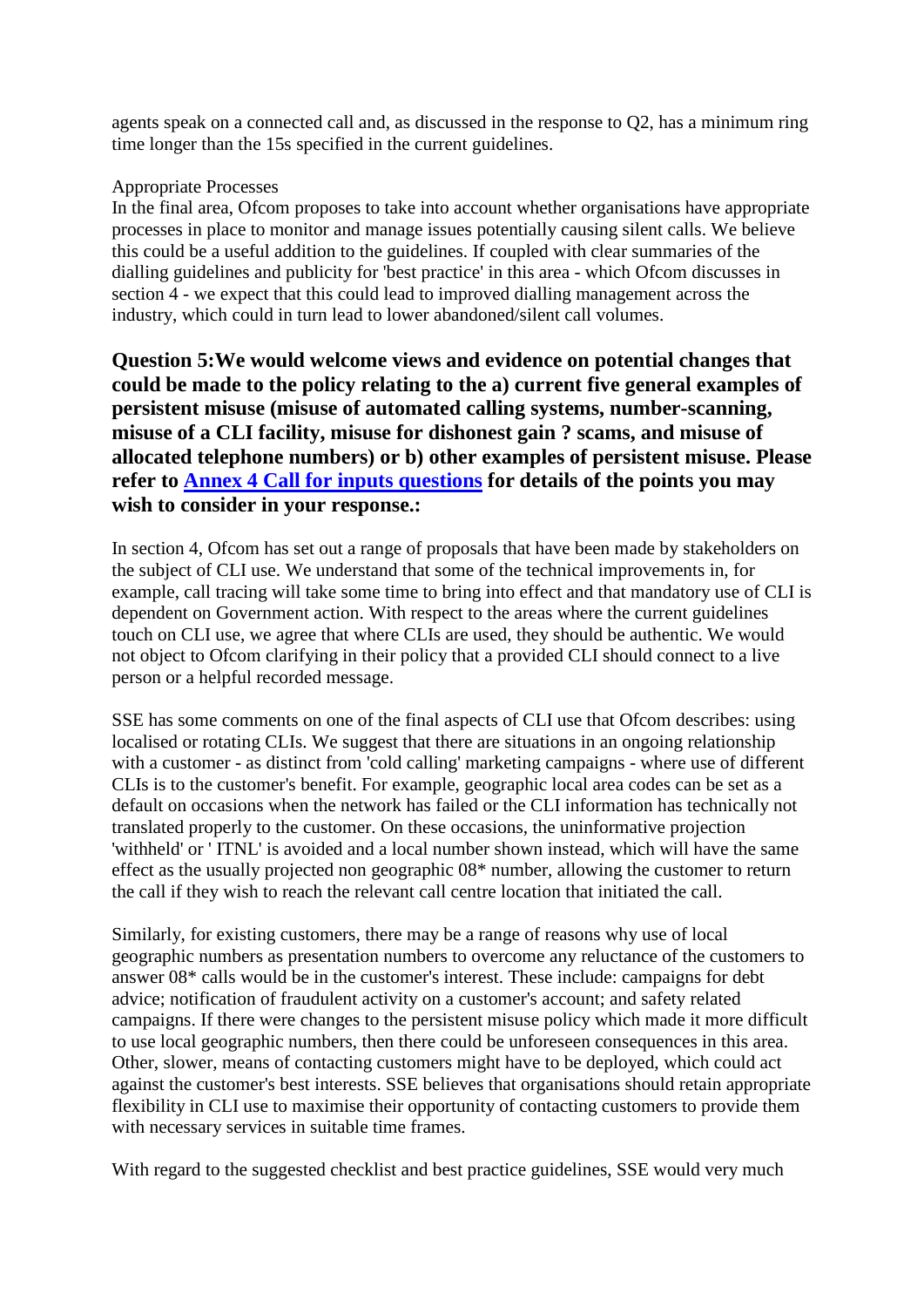welcome any information being made available by Ofcom which could assist the more uninformed industry users to understand what is expected of them. We would hope that this would lead to a reduction in the incidence of silent and abandoned calls and therefore the level of complaints about them to Ofcom. We believe that Ofcom would be best placed to develop and set out best practice guidelines as not all dialler users belong to relevant 'dialler' trade bodies.

SSE would like to see Ofcom use their powers in relation to persistent misuse to investigate and enforce compliance on those parties who are deliberately misusing ACS for dishonest gains. Logically, regardless of the efforts made by honest ACS users seeking to be compliant, as long as rogue organisations continue to flout the rules then there will always be an issue with 'nuisance, silent and abandoned calls'.

**Question 6:We have not identified any significant changes to this section of the policy, relating to the issuing of notifications, at this stage. However, we welcome views and evidence from stakeholders on any changes they consider may improve the understanding or clarity of this section of the policy :**

**Question 7:We would welcome information on the current operation of the outbound call centre market, in particular a) the size of the current outbound calling market e.g. the annual number of calls made as well as the value, b) the size of total annual costs in the outbound market (where possible split by operating costs and capital costs (or depreciation)), c) the average costs per call/per agent (or per agent hour), d) the split of call centre locations (domestic or overseas) that make calls to UK numbers.:**

**Question 8:We would welcome any initial views and evidence on the potential costs and benefits of any of the potential changes to the policy. In particular, whether any of the potential changes would a) require investment in new technology or other capital costs, b) have an impact on efficiency and operating costs, c) have an impact on call-centre costs or call-centre prices (to their clients), d) affect competition in the call-centre market, e) have a different impact on different types of call centre, and if so, what factors affect the level of impact.:**

SSE is not in a position to evaluate the benefits of any potential change to Ofcom's persistent misuse policy and can only comment from the perspective of an ACS dialler user on the likely costs of these.

Any change to industry requirements would inevitably have a cost impact on all ACS users, ranging from changes to processes and documentation through additional audit exercises. More significant ongoing costs would be associated with changes which led to increased monitoring and reduced flexibility in ACS use such as the tightening of current allowed thresholds on abandoned calls.

As discussed in response to Q4, the biggest impact in terms of costs for SSE would be if Ofcom decided to reduce the allowable threshold for abandoned calls to zero. This would lead to one-off costs of: wasted investment in ACS technology; upheaval of call centres and